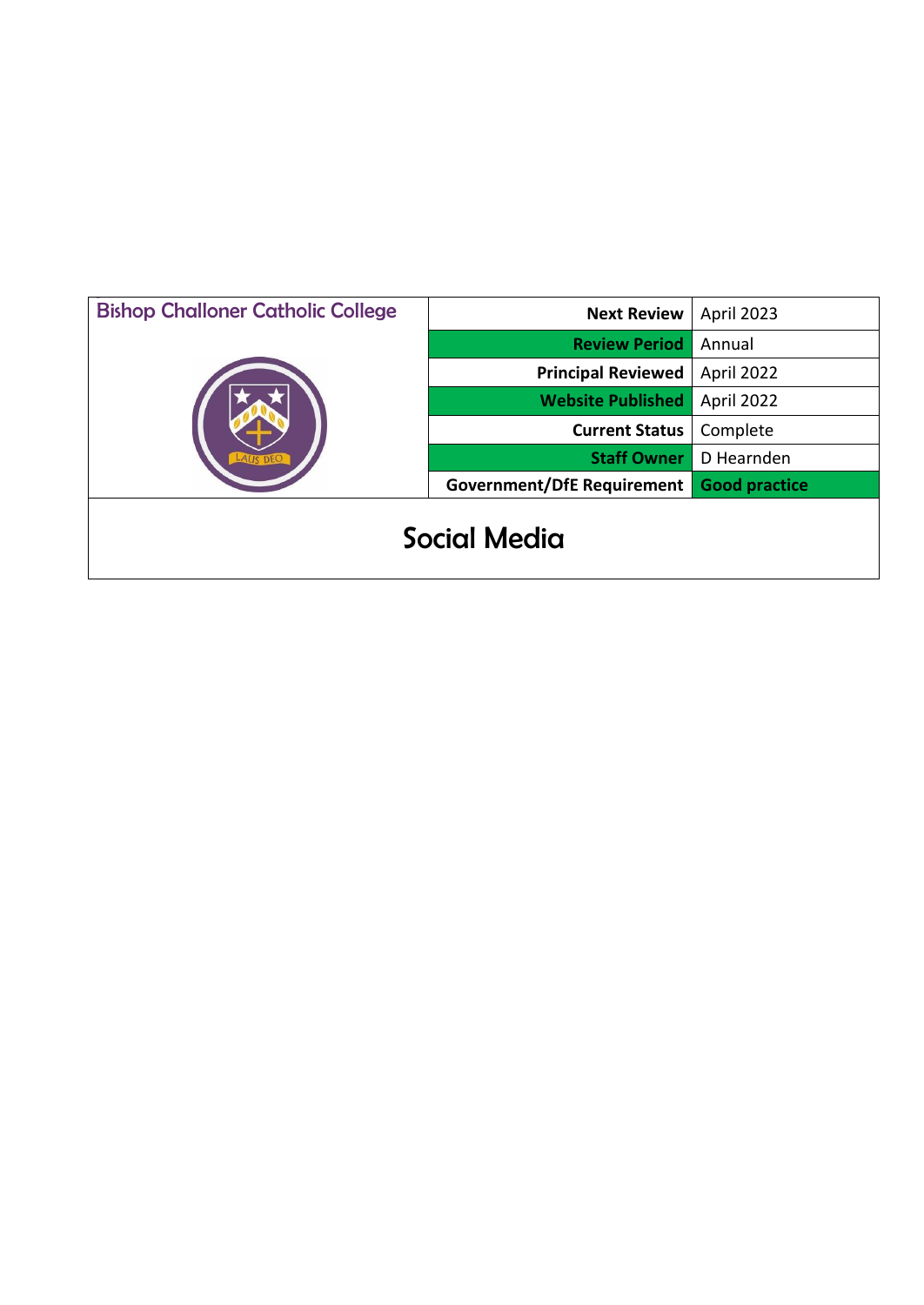## **SOCIAL MEDIA POLICY**

## **Rationale**

The widespread availability and use of social media applications bring opportunities to understand, engage, and communicate in new and exciting ways. It is important that we are able to use these technologies and services effectively and flexibly. However, it is also important to ensure that we balance this with our duties to our school, the community, our legal responsibilities and our reputation.

For example, our use of social networking applications has implications for our duty to safeguard children, young people and vulnerable adults.

The policy requirements in this document aim to provide this balance to support innovation whilst providing a framework of good practice. They apply to all members of staff at the school.

The purpose of the policy is to:

- Protect the school from legal risks
- Ensure that the reputation of the school, its staff and governors is protected
- Safeguard all children
- Ensure that any users are able clearly to distinguish where information provided via social media is legitimately representative of the school

## **Definitions and Scope**

Social networking applications include, but are not limited to: Blogs, Online discussion forums, Collaborative spaces, Media sharing services, 'Microblogging' applications, and online gaming environments. Examples include Twitter, Facebook, Windows Live Messenger, YouTube, Flickr, Instagram, Xbox Live, Blogger, Tumblr, TikTok, Last.fm, WhatsApp and comment streams on public websites such as newspaper sites.

Many of the principles of this policy also apply to other types of online presence such as virtual worlds.

All members of staff should bear in mind that information they share through social networking applications, even if they are on private spaces, are still subject to copyright, data protection and Freedom of Information legislation, the Safeguarding Vulnerable Groups Act 2006 and other legislation. They must also operate in line with the school's Equalities, Safeguarding, ICT Acceptable Use policy and Staff Code of Conduct.

Within this policy there is a distinction between use of school-sanctioned social media for professional educational purposes, and personal use of social media

## **Use of Social Media in practice**

1. Personal use of social media

- School staff will not invite, accept or engage in communications with parents/carers or children from the school community in any personal social media whilst in employment at Bishop Challoner Catholic College
- Any communication received from children on any personal social media sites must be reported to the designated person for Child Protection
- If any member of staff is aware of any inappropriate communications involving any child in any social media, these must immediately be reported as above